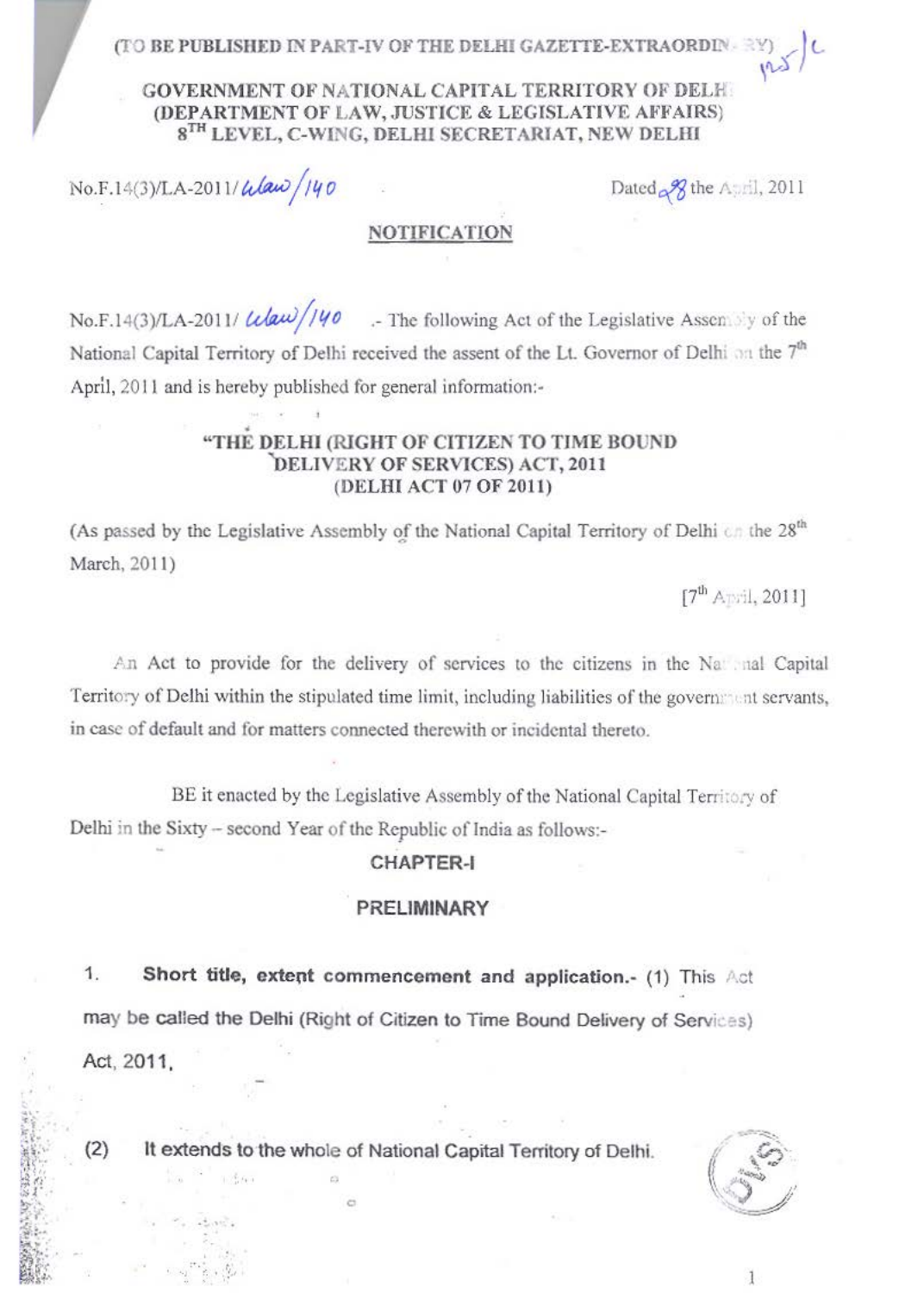(3) It shall come into force on such date as the Government may, by notification, a spoint.

This Act shall apply to covemment servants appointed substantively to  $\mathcal{L}(\mathbf{A})$ any civil services or posts in connection with the affairs of the Government of National Conital Territory of Dalhi and to the seconds of local bodies and authorities which are owned, controlled or substantially financed by that Government, but shall not annly to-

persons appointed on casual or daily rates basis:  $\sqrt{a}$ 

(6) persons employed on contract except when the contract provides otherwise:

necess whose terms and conditions of tiervices are reculated by or  $(40)$ under the provisions of the Constitution.

Definitions - In this Act unlass the context otherwise requires. - $\circ$ 

 $(a)$ "Appellate Authority" means an officer appointed by the Government or local body, as the case may be, by notification, invested with the power to hear appeals against the orders passed by any competent officer under this Act;

"citizen related services" include the services as specified in the Schadule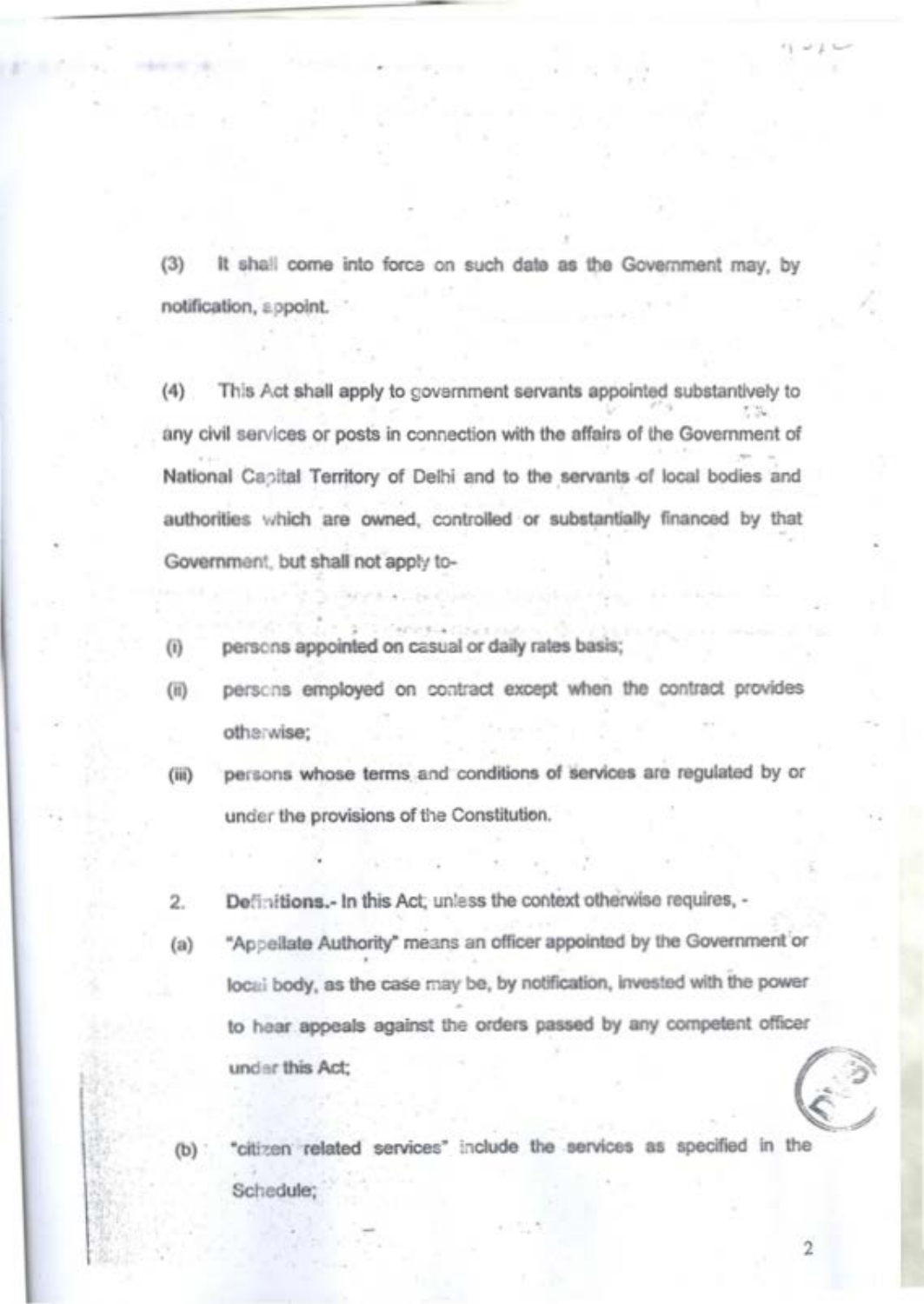$(n)$ "competent officer" means an officer appointed by the Government or local body, under section 9 of this Art, by notification, who shall he empowered to impose cost on the government servant defaulting or delaying the delivery of services in accordance with this Act;

 $211$ 

 $\overline{a}$ 

"Delhi" means the National Canital Territory of Delhi:

 $(a)$ "department" means a deceptment of the Government or department of a local body, as the case may be:

(f) . "Government" means the Lieutenant Governor of the National Capital Territory of Delhi appointed by the President under article 239 and designated as such under article 239 AA of the Constitution:

(g) "government servant" means a person appointed substantively to any civil carvine or nost in connection with the affairs of the Government inclucing, person working on deputation basis; and person appointed ina local body which is owned, controlled or substantially financed by that Government:

"local body" includes any public authority, municipality, Delhi Cantuament Board, Delhi Jal Board, Town Planning Authority, Delhi Development Authority or any other body or authority, by whatever

 $\alpha$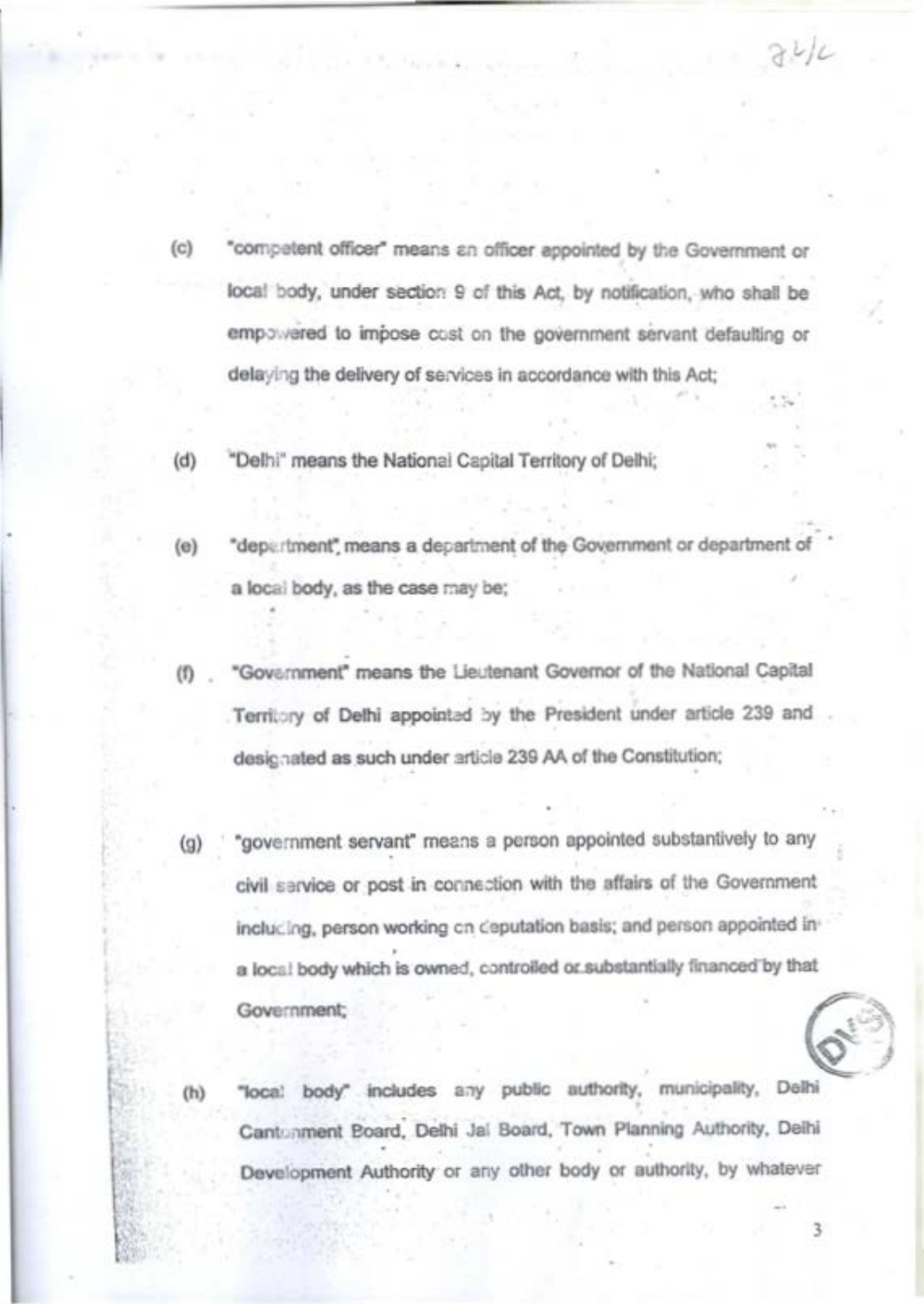name called, for the time being invested by law to render essential servicis of public utility within the territory of Delhi or to control. manage or regulate such services within a specified local area thereof:

"notification" means a notification published in the official Gazatte

"public authority" means any authority or body or institution of selfgovernance established or constituted (i) by or under the Constitution; (ii) by any other taw made by Parliament; (iii) by any law made by the Legislature of a State or Union territory: (iv) by a notification issued or order made by the Government; and includes (a) a body owned, controlled or substantially financed by the Government: (b) a nonenveroment organization substantially financed, directly or indirectly, by the funds provided by the Government; and (c) an organization or body corocrate in its capacity as an instrumentality of 'State' as defined under article 12 of the Constitution and rendering services of public utility in Delhi

"rule" means a rule mode by the Government under this Act, by notification:

"Schedule" means the Schedule appended to this As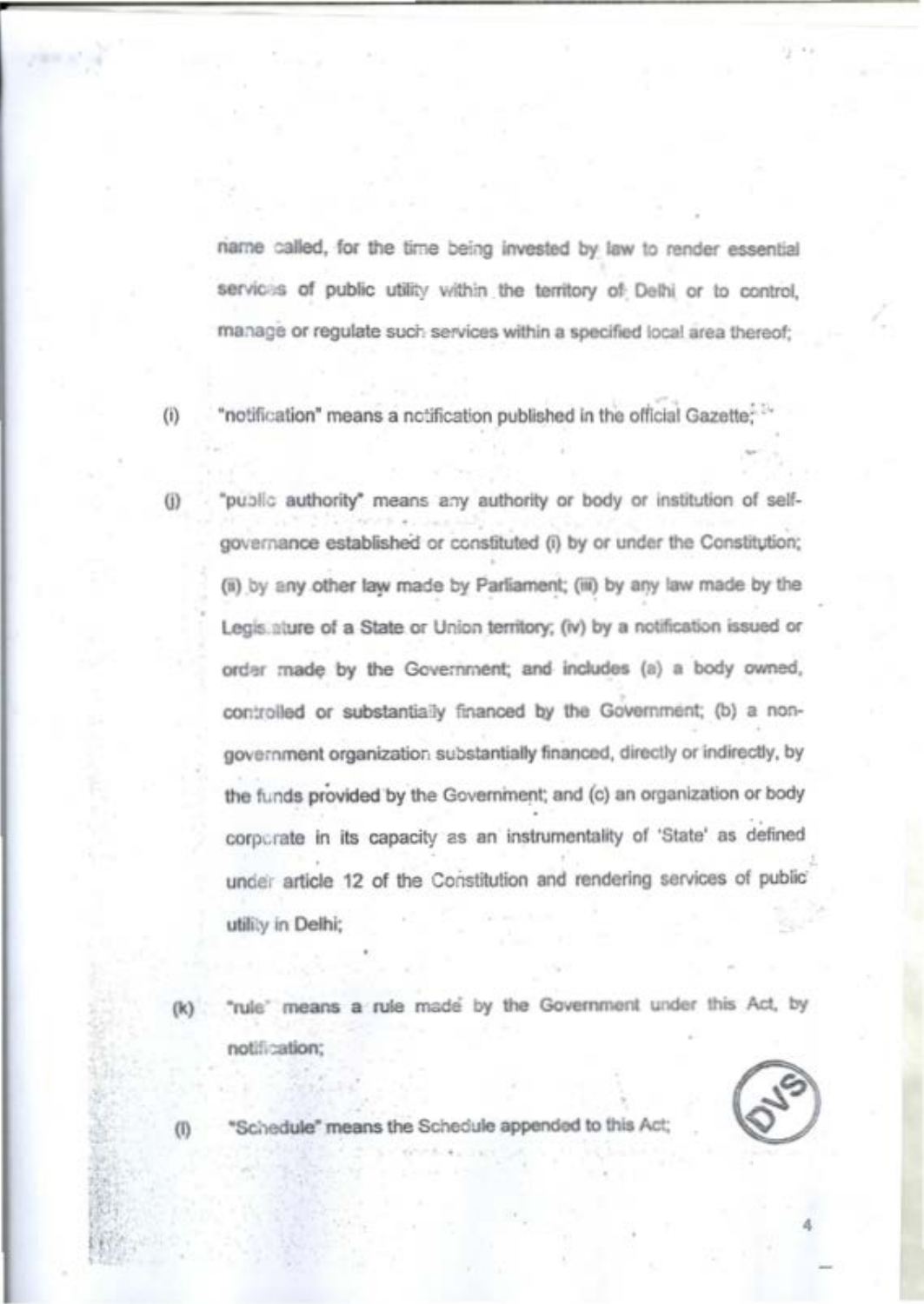"year" maans a calendar year commencing on the 1st day of January

and ending on the 31st day of December

# CHAPTER ..

#### CITIZEN'S SIGHT TO TIME BOUND DELIVERY OF SERVICES. AND PROCEDURE GOVERNING FIXING OF LIABILITY IN CASE OF DEFAULT. STC.

3. Right of citizen to obtain time bound delivery of services. Every 'citizen shall have the right to obtain the citizen related services in Delhi in accordance with this Act within the time bound period as stipulated in the Schedule:

Provided that the Government shall be entitled to amend and revise the Schedule from time to time by notification.

Liability of government servent to deliver services within the 4. stipulated period.- Every government servant shall be duty bound to deliver citizen related services as specified in the Schedule within the time period as stipulated in the Schedule.

Monitoring the status of the application.- (1) Every citizen having applied for any citizen related services shall be provided an application number by the concerned department, or local body, as the case may be, and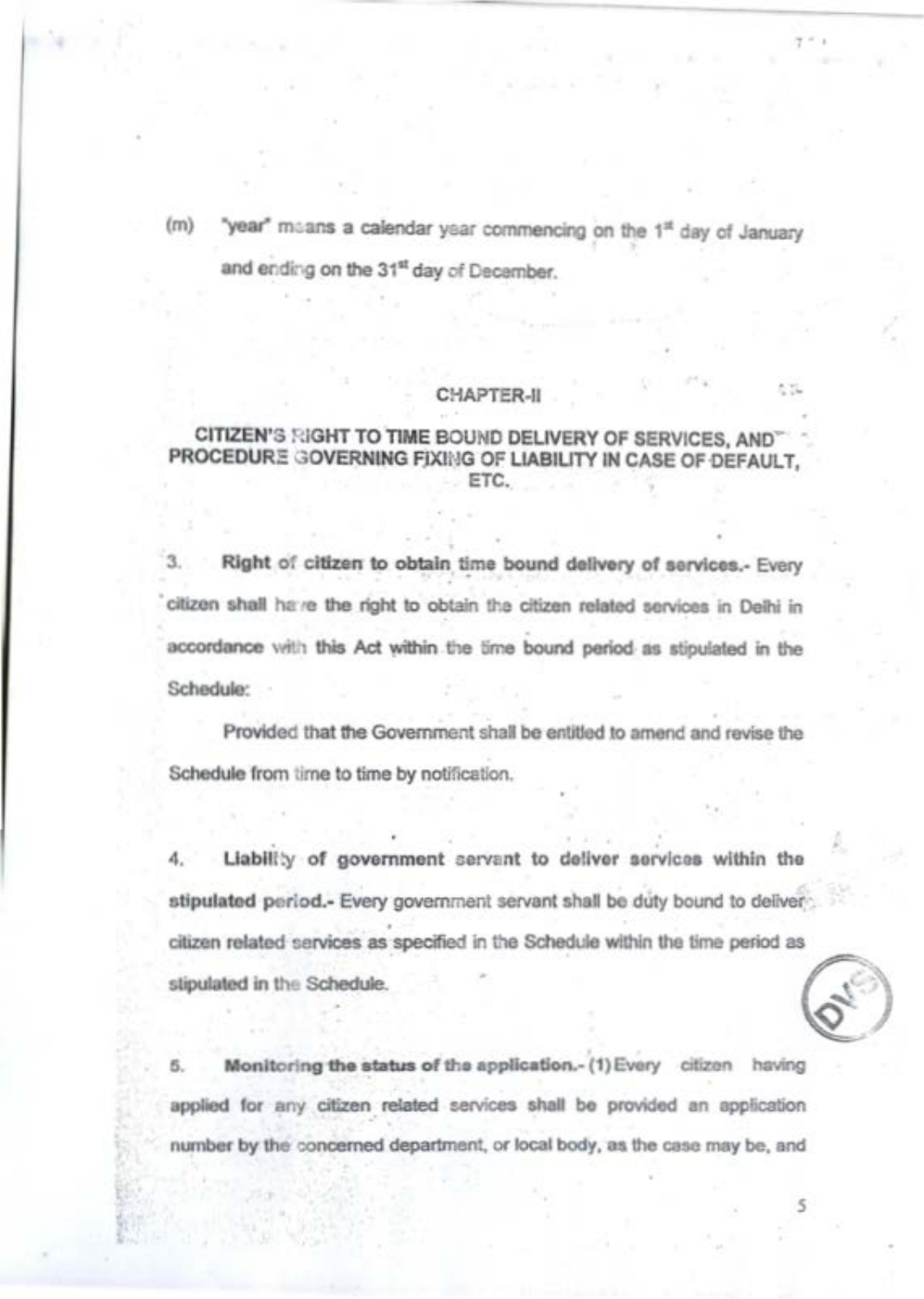shall be entitled to obtain and monitor status of his application online in accordence with such procedure as may be prescribed.

(2). The department or local body, as the case may be, shall maintain ed liefst bns ening aspiring betslen nexitin primewop anoitections (le <sup>to</sup> autata duty bound to update the status of the same as per the procedure as prescribed by rules in this recent.

6. e-governance of services through mutual understanding.- The government shall endeavor and encourage all the departments, local bodies and authorities of the government to enter by mutual understanding to deliver their respective citizen related services in a stipulated time period as part of egovernance.

 $\mathbf{z}$ Liability to pay cost. Every covernment servant who fails to delive: the citizen related services to a citizen within the stipulated time as stipulated in the Schedule, shall be liable to pay cost at the rate of ten rupees per day for the period of delay subject to maximum of two hundred zupees per application, in aggregate, which shall be payable by him to the citizen as compensatory cost.

Payment of compensatory cost to the citizen.- At the time of a. delivery of citizen related services, the citizen having applied for such services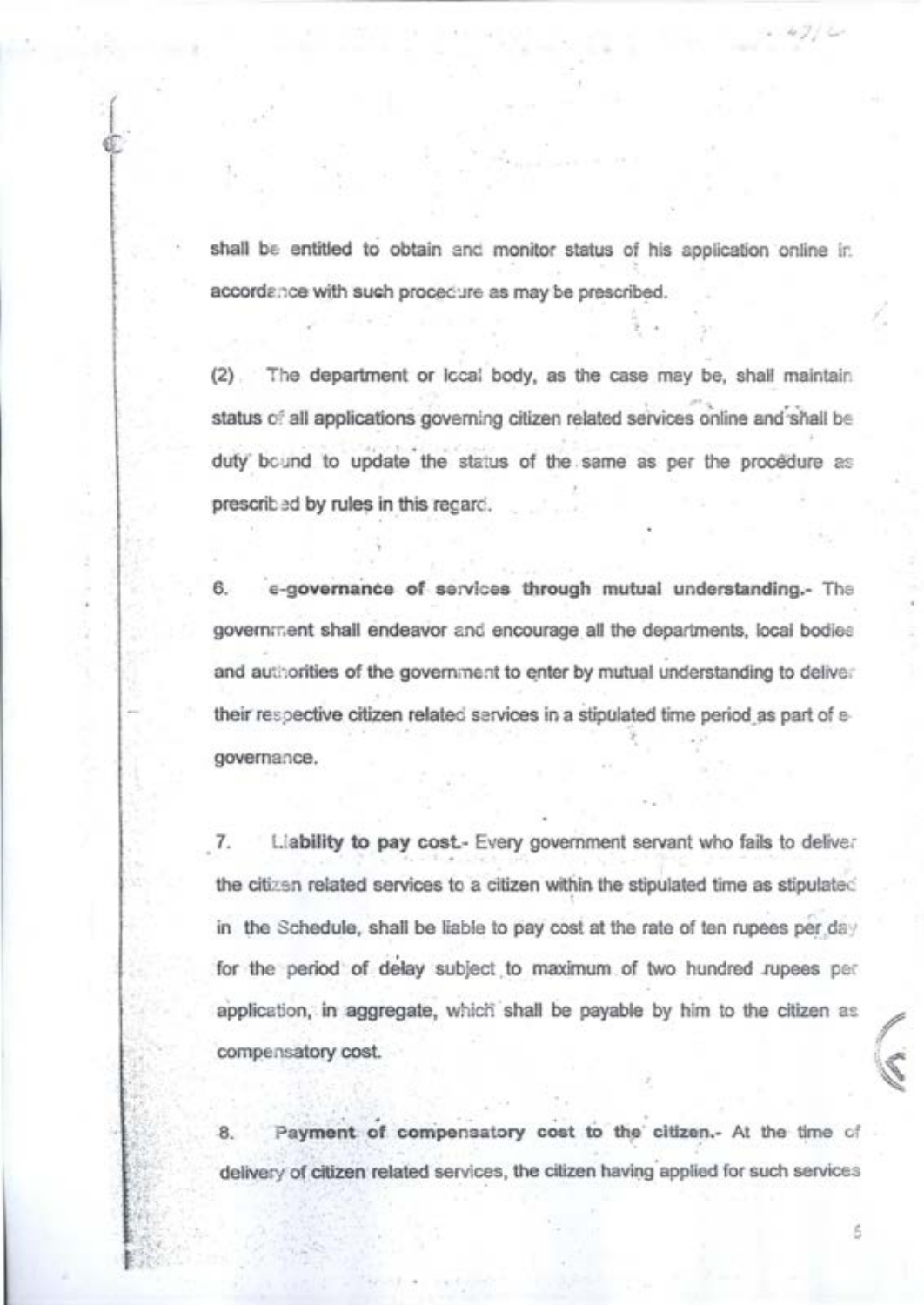shall be entitled to seek compensatory cost in accordance with the nmylelons of this Act and the rules made thereunder, in case of delay in the delivery of such services, beyond the period prescribed in the Schedule.

Appointment of competent officer.- (1) The Government and in the case of a local body, the local body concerned, shall appoint, by notification, an officer not below the rank of Deputy Secretary or its equivalent rank in the case of local body to act as competent efficer empowered to impose cost against the government servant defaulting or delaying the delivery of services in accordance with this Act.

(2) The Government or the local body concerned, as the case may be. shall for the purpose of payment of cost, confer on the competent officer the powers of drawing and disbursement officer in accordance with the law, procedure and rules as applicable.

On such demand of compensatory cost by the citizen, at the time of  $(3)$ delivery of citizen related services, it shall be the duty of the competent officer to pay such cost to the citizen against acknowledgment and receipt as per the format as prescribed in the rules.

10. Procedure governing fixing of liability.- (1) Within a neriod fifteen days of the payment of such compensatory cost, the competent officer,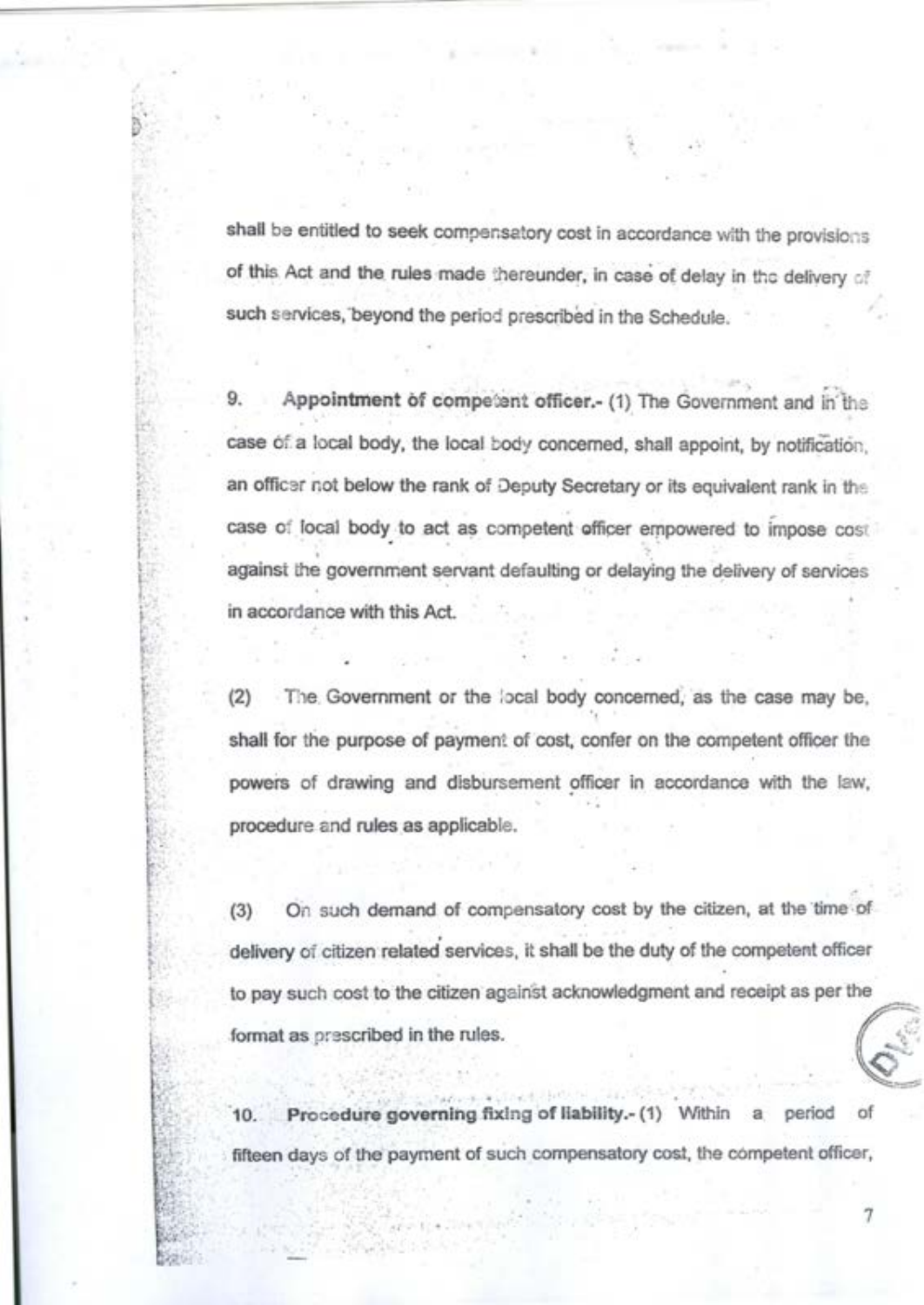after conducting preliminary encuiry, shall issue a notice against the government a srvant found responsible for the delay in delivery of such citizen related services, dailing upon him as to why the compensatory cost paid to the citizen may not be recovered from him

The covernment servent against whom such notice is lasued may represent within a period of seven days from the date of receipt of such notice. In case no such representation is received by the competent officer within the prescribed period or the explanation regalved. If any, is not found satisfactory, the competent officer shall be entitled to issue debit note directing such defaulting government servant either to deposit the cost as stinutated in the debit note or directing the accounts officer concerned to debit the salary of such government servant for the amount as mentioned in the debit note

Provided that if the competent officer finds reasonable and justified grounds in favour of such government servant and comes to the conclusion that the delay in the delivery of services to the oltizen was not attributable to him but was attributable to some other government servant, it shall be lawful for the competent officer to withdraw the notice against him and issue fresh show cause notice to such other government servant as found responsible for the delay and shall follow the procedure mutatis-mutaridis as stipulated in this sub-section and sub-section (1) of this section.

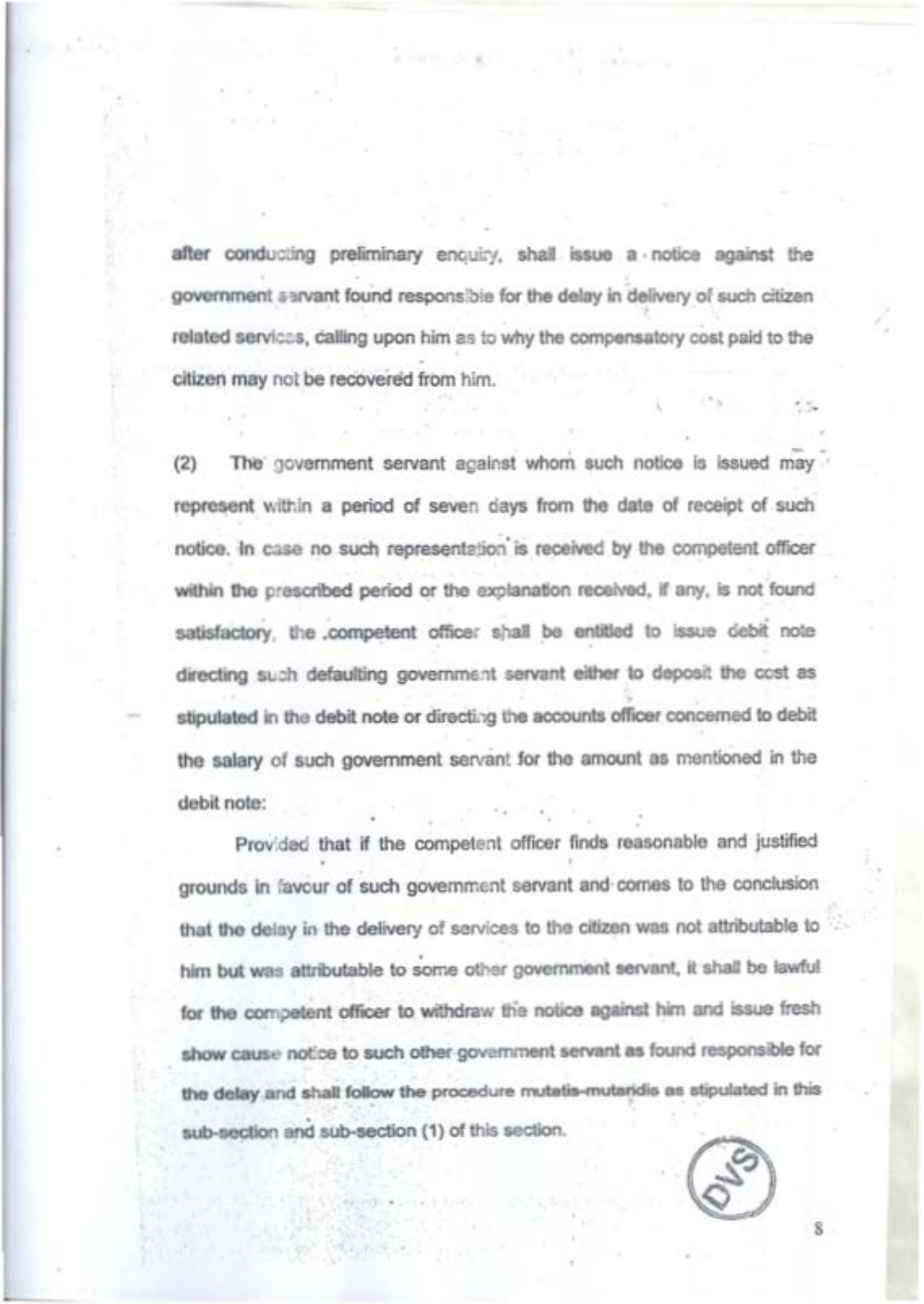(3) While foing the liability under this Act, the competent officer shall follow the principles of natural justice before passing the order in that respect.

# CHAPTER-III

**BIGHT OF APPEAL AGAINST THE ORDER FIXING LIABILITY** 

11. Richt of appeal,- (1) Any covemment servant aggrisved by the order passed by the competent officer in accordance with sections 9 and 10 shall be entitled to file an anneal to the Anneliate Authority against such order within a. period not exceeding thirty days of the receipt of the impugned order. The order of the Appellate Authority shall be final and binding:

For the purpose of this section, the Government or the local bod  $(2)$ concerned, as the case may bo, shall appoint an officer to be the Appellate Officer to hear and decide appeals against the order passed by the competent officer. The Appellate Officer shall not be below the rank of Joint Secretary of the Government or its equivalent rank in the case of a local body.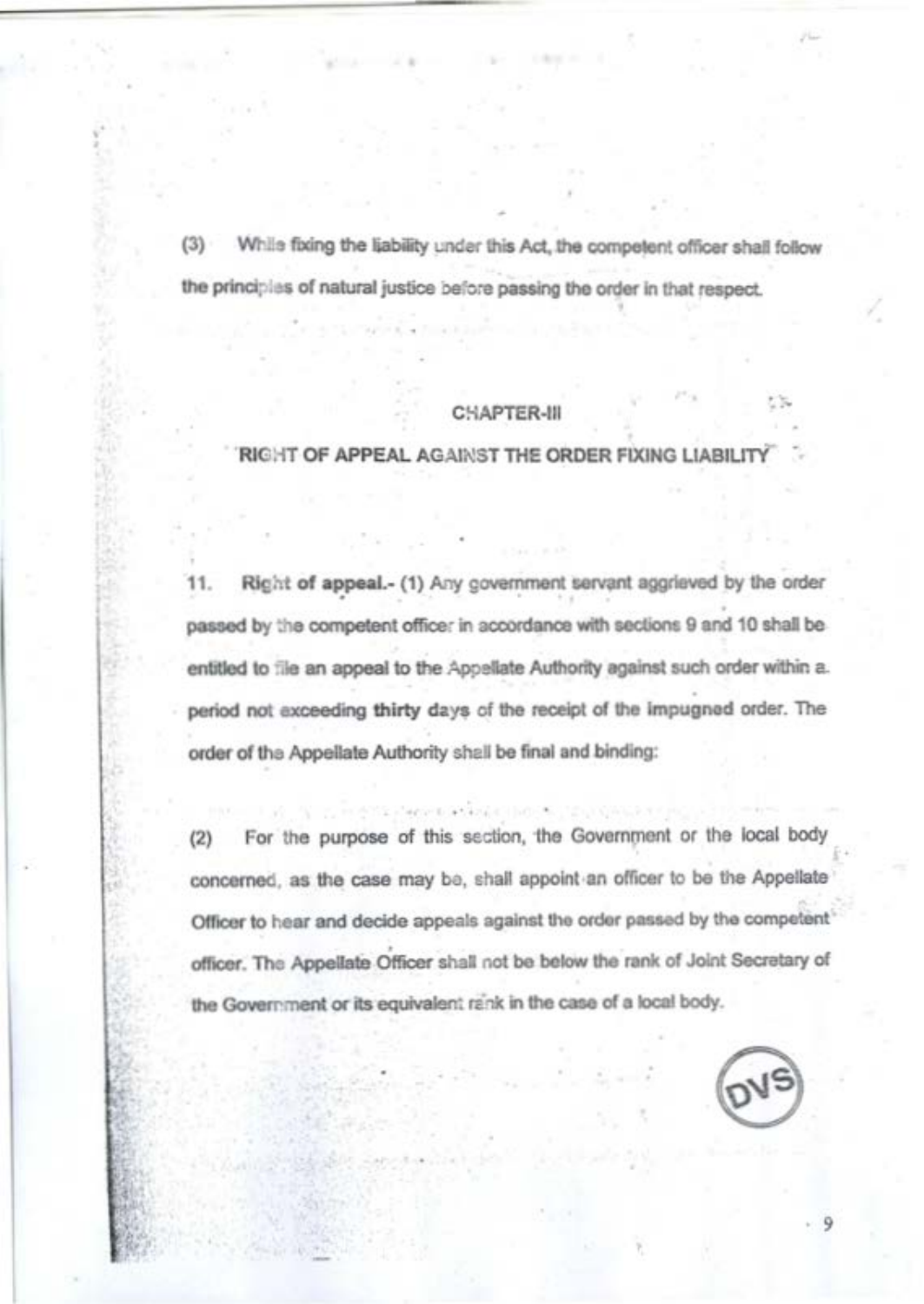**MANYER BA** 

## **SCELLANEOUS**

12. Developing culture to deliver services within fixed pariod.- (1) The defaults on the part of preseminant servent in the time bound defivery of citizen related services as defined in this Act shall not be counted towards misconduct as the purpose and object is to sensitize the oublic servant towards the citizen and to enhance and imbibe a culture to deliver time bound services to the citizens.

 $^{12}$ In case of habitual defaulter, the competent officer shall be competent to take appropriate administrative action after recording a finding to this effect. but not before giving a show cause notice and opportunity of hearing to the defaulting servant.

Explanation - For the number of this sub-section, a government servant shall be deemed to be habitual defaultor in case he incurres more than twenty five defaults in one year.

(3) To encourage and enhance the efficiency of the government servants, it shall be lawful for the competent officer to recommend cash incentive not exceeding five thousand rupees in aggregate in favour of a government servant against whom no default is reported in one year. On such

 $10$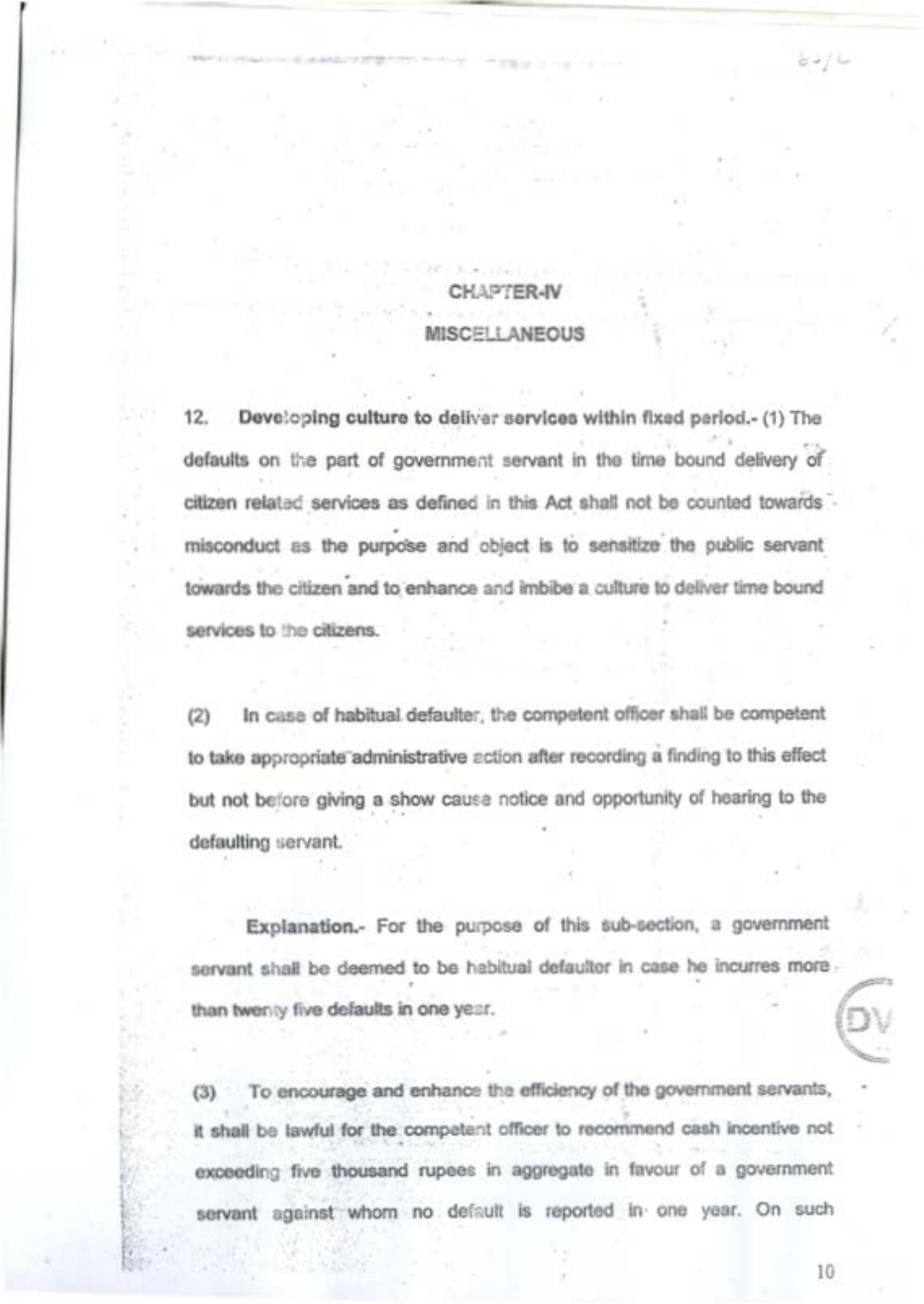recommendation, the Government or the local body concerned, as the case may be shall be competent to grant such legentius as it doem fit and croper not exceeding the amount as recommended by competent officer, alongwith certificate of appreciation.

and the state of the local

 $13<sup>1</sup>$ Deemed service condition.- The provisions of this Act shall be deemed to be part of service conditions of the government servants including such servants of local bodies of the Government.

 $14.$ Supple negt- The provisions of this Act shall be supplemented to the disciplinary and financial rules and such other service rules and reculations as applicable to the employees of the Government or local body concerned, as the case may be, and not in derogetion to such service rules and regulations governing the service condition and conduct of the government employees or the employees of the local body concerned.

15. Power to make rules.- (1) The Government may, by notification, make rules for carrying out the provisions of this Act.

(2) In particulars, and without prejudice to the generality of the forgoing power, such rules may provide for all or any of the following matters, namely :-

the manner and the forms of giving notice under this Act:  $f(n)$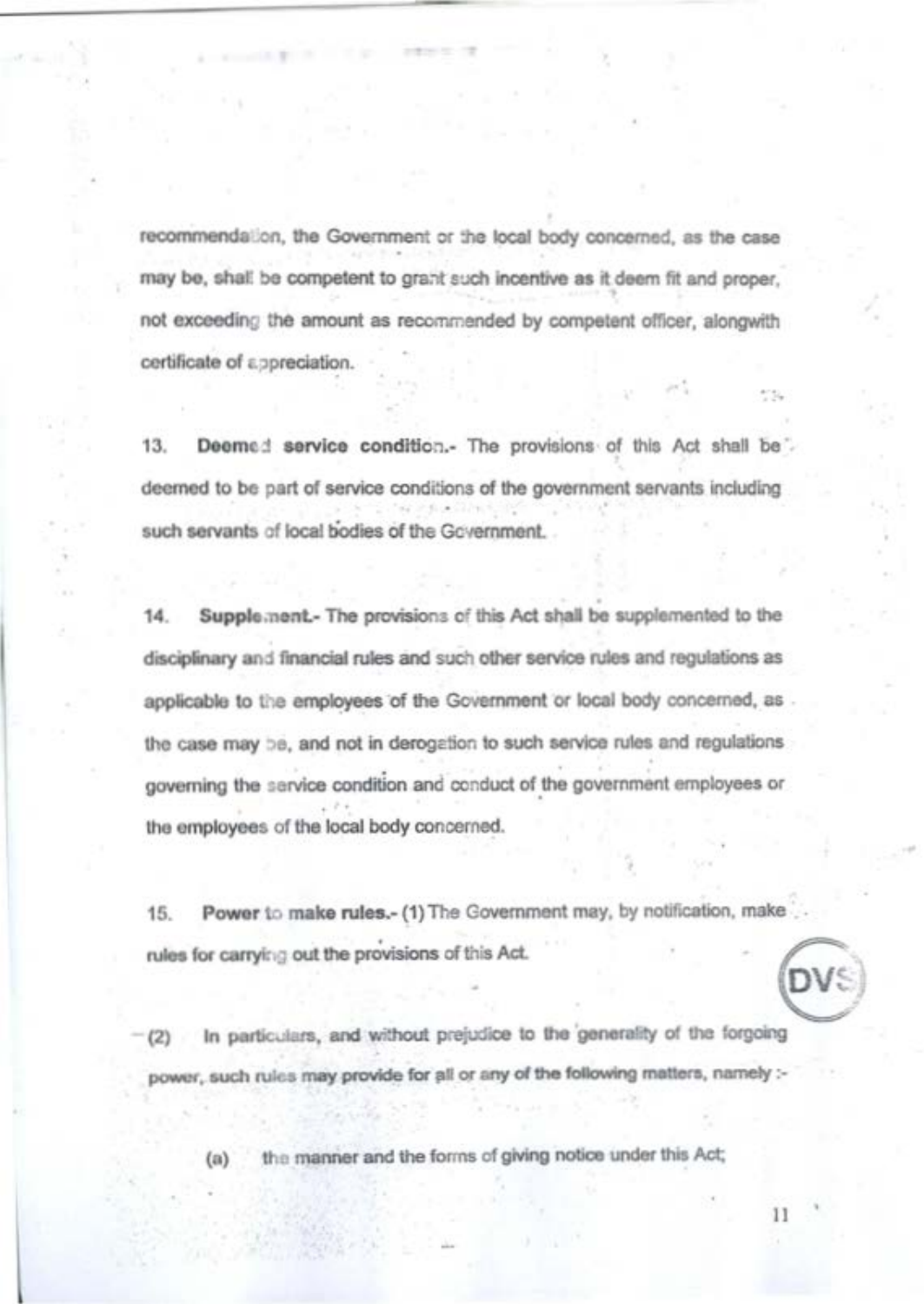the procedure opverning preliminary engulay and adjudication by the competent officer governing foring of liability of cost:

and the state of the

- the procedure governing adjudication of appeals by the  $f(n)$ accellate authority.
- $\overline{a}$ the procedure pertaining to application governing citizen related echings
- the procedure governing generation of application number offine
- $\omega$ the procedure governing managing, maintaining, operating of chine status of the applications of citizen related services:
- $f(n)$ any other matter which is required to be, or may be prescribed.

Every rule made under this Act by the Government shall be laid, as  $(3)$ soon as may be after it is made, before the Legislative Assembly of Delhi. while it is in session, for a total period of thirty days which may be comprised in one session or in two or more successive sessions, and if before the expiry of exercise immediately following the exercise or the successive speakans' aforesaid, the Legislative Assembly agrees in making any modification in the rules or the Assembly agrees that the rule should not be made, the rule shall thereafter have effect only in such modified form or be of no effect, as the case may be: so, however, that any such modification or annuiment shall be without prejudice to the validity of anything previously done under the rule.



 $12$